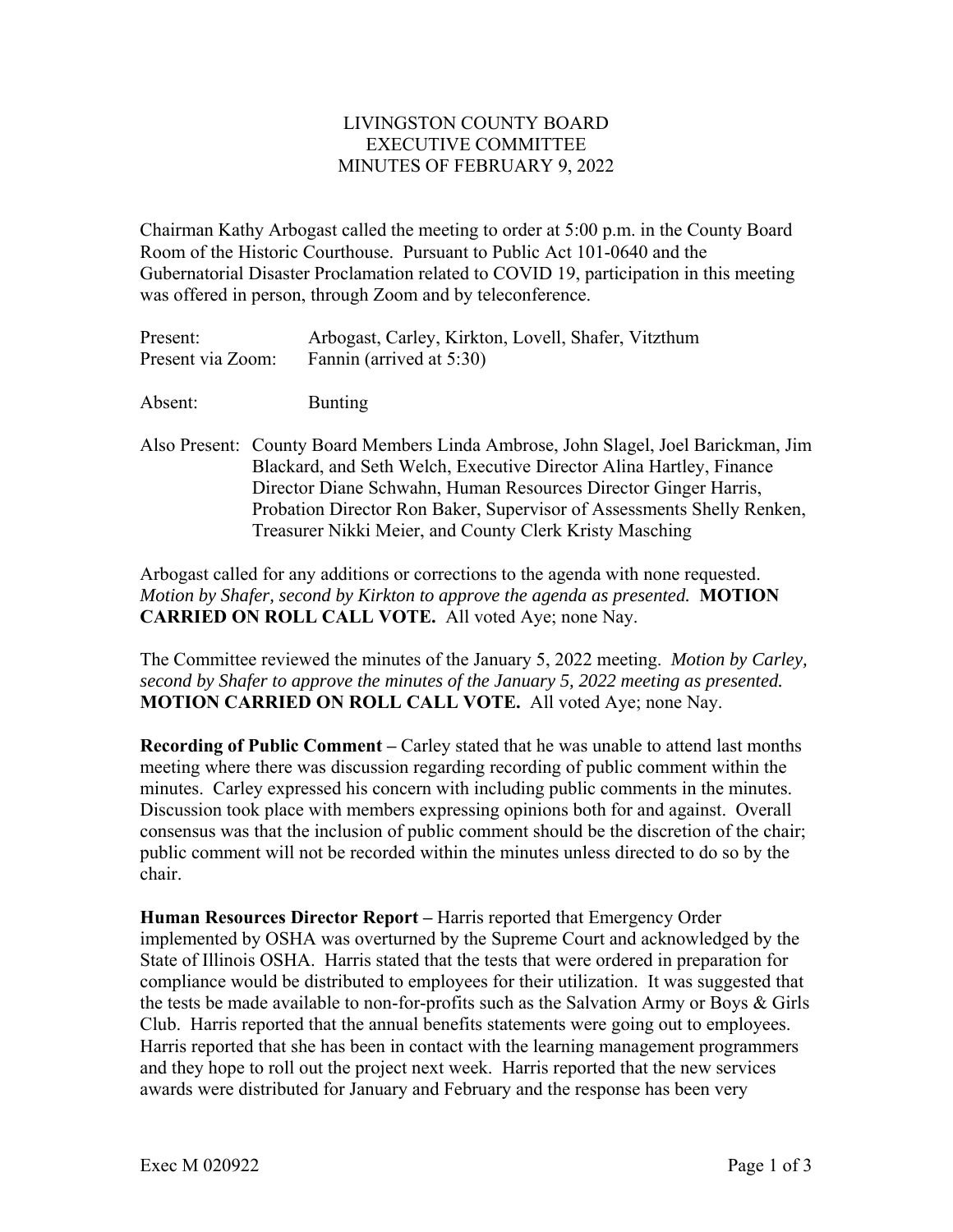positive. Lastly, Harris reported that the closure of the buildings for two days last week due to inclement weather resulted in some concerns being expressed. Harris stated that the policy states that in the event of an emergency, any employee scheduled to work will receive the equivalent of one day's pay for the first day, but benefit time must be used for subsequent days. Harris stated that there were some inconsistencies regarding implementation of the policy, since elected officials had statutory authority to pay their employees while appointed officials did not.

**Executive Director Report –** Hartley reported that keys for the H&E building were turned over yesterday. Hartley reported that she will be doing the final walkthrough and punchlist confirmation with Farnsworth. Hartley noted that there will be some items remaining, but those can be completed while the building is occupied. Hartley reported that she was able to locate a building for the storage of excess property. Hartley noted that the official lease won't be presented until March when the amount of square footage needed is identified. Hartley stated that the lease will be presented at a rate of \$5 per square foot. Hartley reported that the Asbestos Abatement Project was released for bid with proposals due in March. Hartley reported that she released an RFQ for the design of the roof at the historic courthouse. Hartley reported that there is a recommendation coming to the full board, but based on conversations it does appear that the project will be much more extensive than we originally anticipated, so a representative should be attending the board meeting to explain. Hartley reported that the release of the ADA package was been delayed, but should be released by the  $18<sup>th</sup>$ , with the bids to be submitted to the full board for approval in April. Hartley stated that with everything going on it would be difficult to do a presentation as part of this year's Strategic Planning sessions. Consensus of the Committee was to proceed without the presentations, focusing on the breakout sessions.

**Comments from the Chair –** Arbogast reported that she has had some conversations regarding the micromanagement of department officials. Arbgoast noted that managing departments was not the roll of the board, and that there was a process for board members to submit questions starting with the committee chair or the board office. Arbogast encouraged committee members to discuss this with their committees. Arbogast stated that it is her intent to end the zoom meetings going forward. There was no objection raised to the elimination of the zoom option. A draft copy of a Retirement Agreement with Sheriff Childress was presented for the Committee's review. Arbogast stated that the Committee will meet next Thursday at 5:30 p.m. to discuss the resolution.

## **Comments from Committee Chairman –**

On behalf of the Sheriff, Jail & License Committee Carley reported that the committee reviewed a raffle license application for St. Paul School. Carley reported that the jail population has remained stable. Carley stated that he's hoping for a smooth transition.